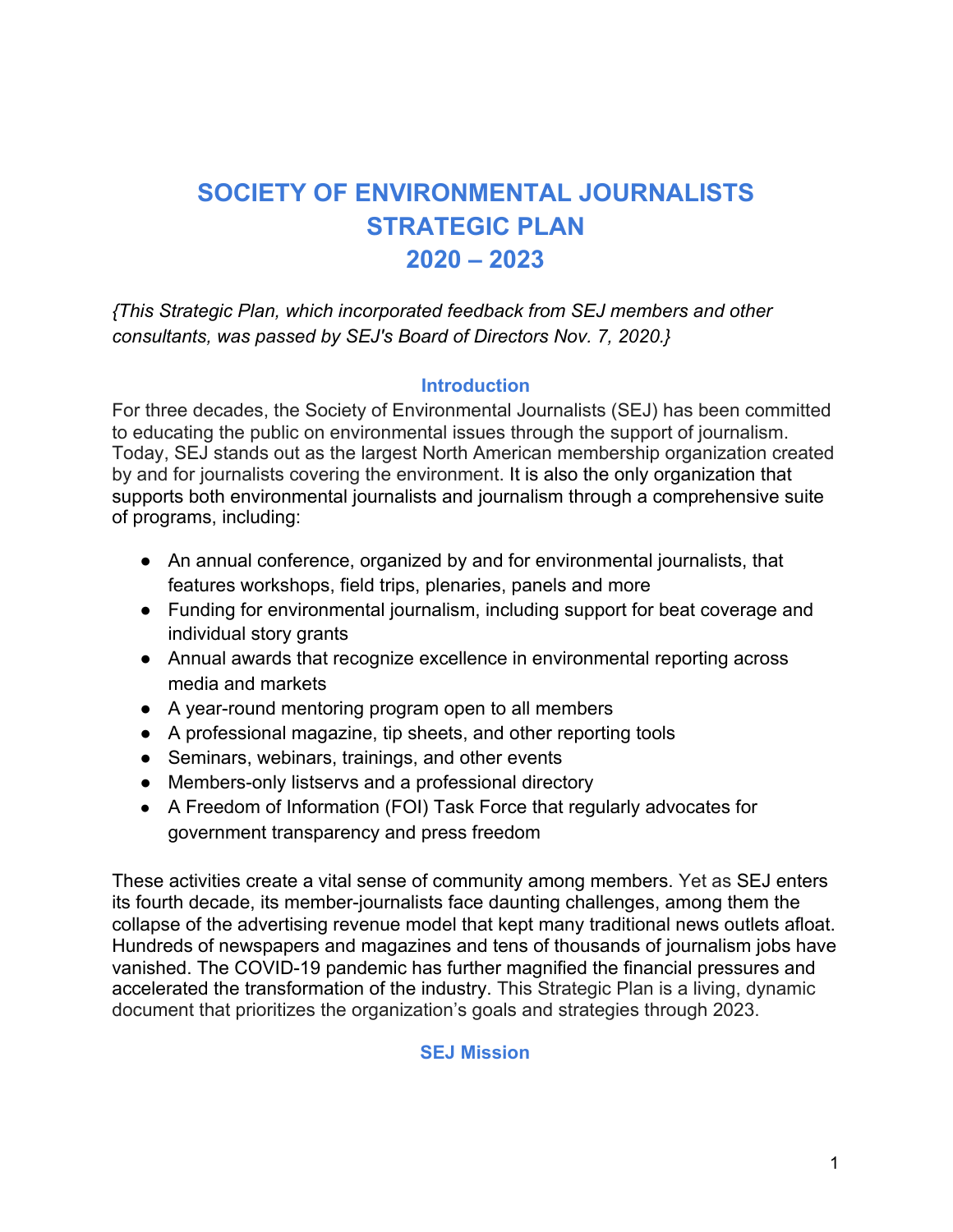The mission of the Society of Environmental Journalists is to strengthen the quality, reach and viability of journalism that advances public understanding of environmental issues.

## **SEJ Vision**

The public is informed on and engaged in environmental issues thanks to coverage by journalists who are inspired, supported and connected through participation in SEJ.

# **SEJ Values**

- Public understanding of environmental issues
- Editorial independence and transparency
- Rigorous and unbiased reporting
- Diversity, equity, and inclusion (DEI) within SEJ and across news media, including reporting on environmental injustice [Note: for questions about DEI terminology used in this plan, please refer to Racial Equity Tools: <https://www.racialequitytools.org/glossary> ]
- Fiscal strength and financial sustainability
- Freedom of information and open government
- Safe and sustainable working conditions in journalism and within SEJ
- Environmental sustainability as an organization
- Accurate coverage of the environment, which is critically important to the future of humanity and the planet

# **External Context and Trends**

#### **Political Trends**

- Science itself, and environmental issues such as climate change, have become politically polarized.
- Politicians are more frequently attacking the press as an "enemy," and police are increasingly using force against and impeding the work of journalists in the field, threatening journalists' ability to do their jobs safely.
- The rise of media that doesn't meet journalistic standards muddles reality and obscures the truth.
- Public mistrust of and confusion about the role of journalism is growing.
- Support for passing and enforcing transparency laws is eroding at all levels of government.

# **Economic Trends**

• The advertising revenue business model that sustained most news budgets during the 20th century has collapsed, taking tens of thousands of journalism jobs with it.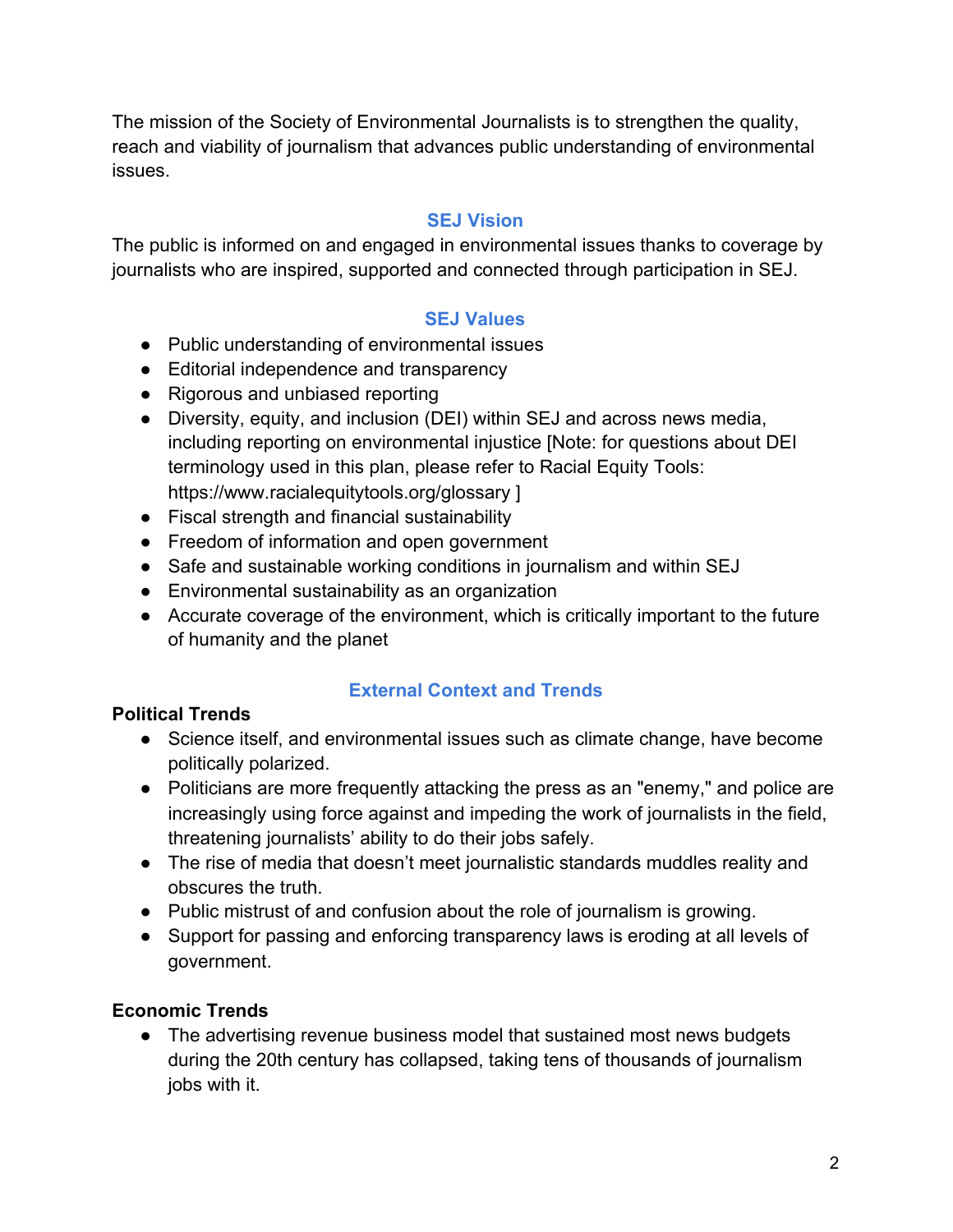- There has been a sharp decline in full-time, salaried news jobs, and many journalists now work independently.
- Many journalists must take on work outside the news industry to earn a living wage.
- Foundations, nonprofit news outlets, and other institutional funders are responding with new support initiatives.
- Entrepreneurs are trying to build viable for-profit news businesses, and these new models are evolving as they struggle to succeed.
- The COVID-19 pandemic has aggravated existing challenges and created new ones that will likely persist.

# **Socio-Demographic Trends**

- U.S. census data show that demographics are shifting toward a majority of Americans being non-white, a trend not yet reflected among journalists or the stories they produce.
- Pay for women and Black, Indigenous, and People of Color (BIPOC) in journalism continues to lag behind pay for white men. [Note: We use the term BIPOC to acknowledge these groups' unique experiences of racism in the United States. SEJ recognizes that this language is imprecise and evolving and is committed to constant improvement.]
- Racism in newsrooms limits the career options and reporting opportunities for BIPOC journalists.
- Many communities lack access to credible, comprehensive and consistent local news and now live in what are called "news deserts."

# **Socio-Technological Trends**

- The dominance of print and broadcast news has given way to on-demand digital formats, which have swiftly shifted from computer screens to mobile devices.
- The proliferation of digital platforms and smart devices allows information and ideas to be produced, distributed and consumed by most anyone, displacing and circumventing traditional journalism organizations as the primary gatekeepers of news.
- Many audiences now access their news exclusively through social media, which is driven by algorithms that cater to users' existing biases, thereby increasing polarization. Algorithms can also reflect the biases of their creators, perpetuating systemic racism and spreading misinformation.
- A wide array of technologies, from smartphones to photo- and video-sharing sites, has made visual, audio, and multimedia journalism more important than ever.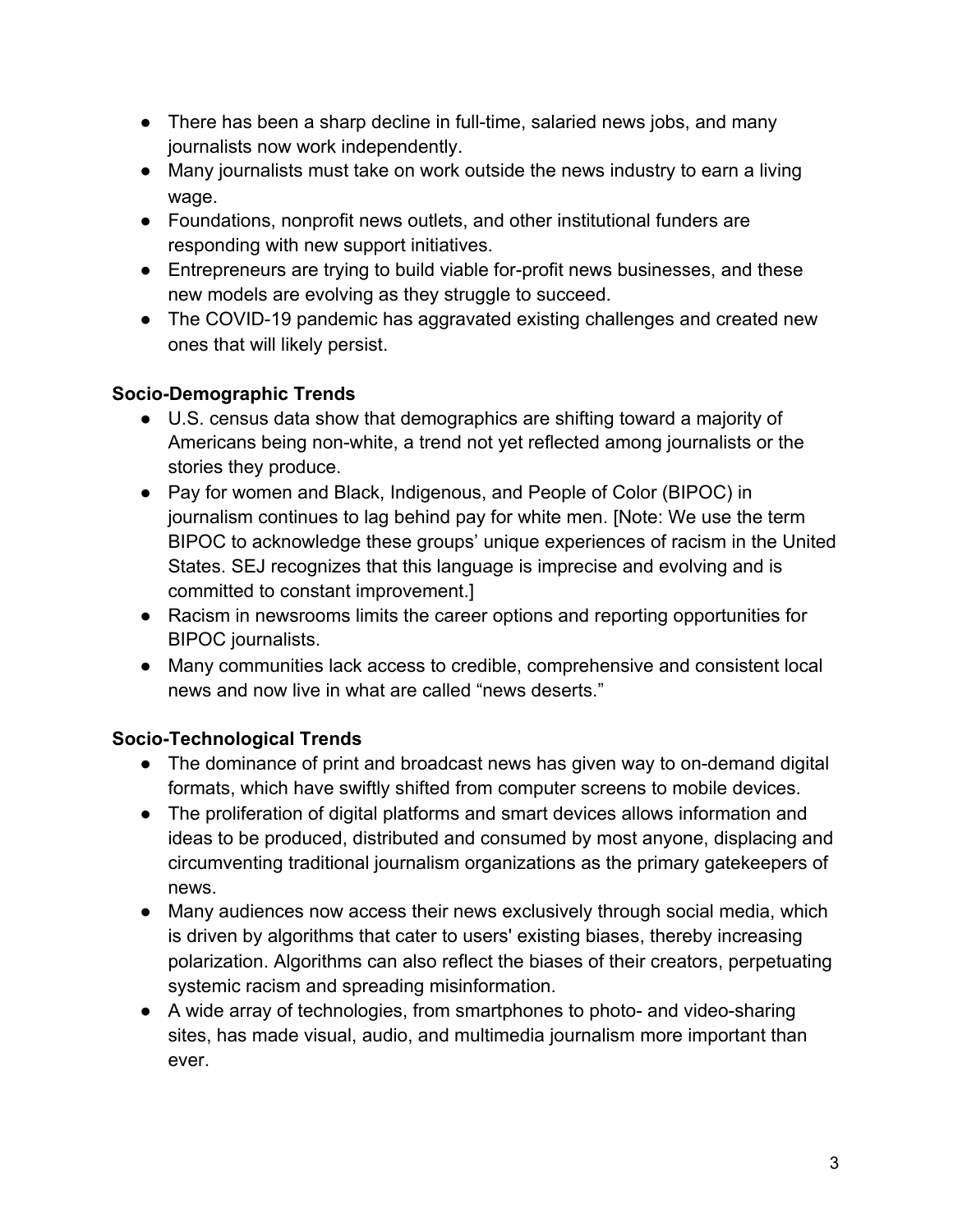## **SEJ Opportunities and Challenges**

### **Opportunities**

- Recognizing that climate change is among the most important stories of our time, SEJ can help journalists cover this issue as it intersects with nearly every other subject and beat.
- By making DEI key goals of its programs and operations, SEJ can help environmental journalism become a more equitable field. If SEJ's membership reflects the diversity of the general population and integrates traditionally marginalized people into the power structures throughout the organization, it can model such change and better support the career development of BIPOC journalists and those from historically and systemically underserved communities as well as the production of journalism about communities disproportionately affected by environmental issues.
- SEJ can help support environmental journalists and journalism in news deserts.
- SEJ can provide resources to help journalists produce accurate, comprehensive and ethical environmental journalism that acknowledges and overcomes implicit biases.
- In the face of severe political and personal attacks on journalists and the press, SEJ can build upon its reputation as an advocate for press freedoms, increase programming on physical and digital safety, and continue to provide a supportive journalism community.
- SEJ can help support freelancers, who currently comprise one-third of its membership, through networking, training, reporting grants, job listings and more.
- As newsroom budgets shrink, SEJ can help philanthropy support coverage of overlooked and underreported environmental topics through the Fund for Environmental Journalism (FEJ).

# **Challenges**

- The collapse of traditional news outlets and the increasing number of freelancers active in SEJ raise the question of whether the organization's membership rules need to be altered to reflect today's economic realities.
- The difficulty in recruiting board members with finance, fundraising and governance skills inhibits implementing best practices.
- The field of environmental journalism remains predominantly white, challenging SEJ to connect with BIPOC journalists and ensure that they feel welcome to join, find value in their memberships, and become leaders in the organization.
- SEJ is well-positioned to serve North America's environmental journalists but has limited capacity to adequately serve international members.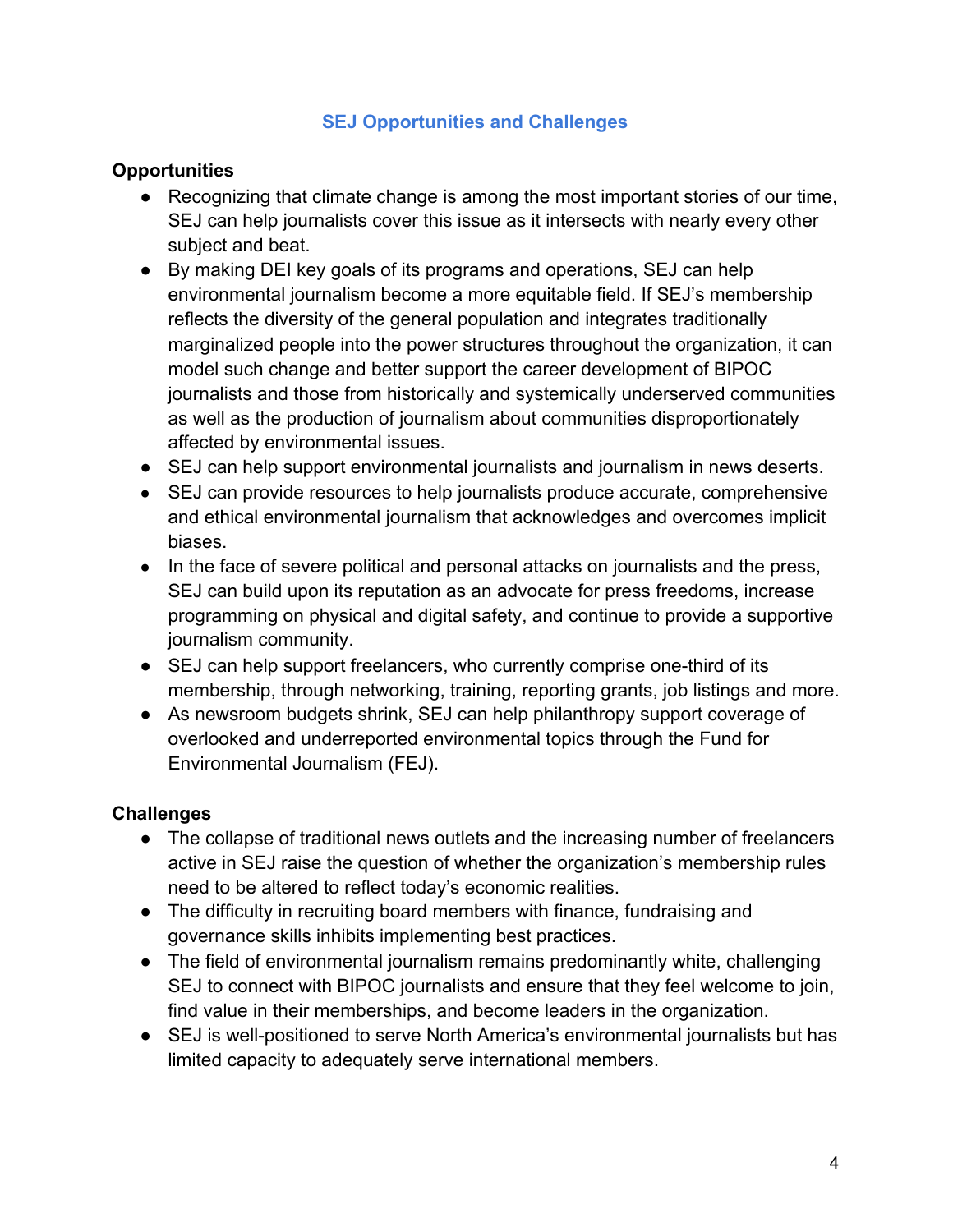- COVID-19 has delayed the redesign of SEJ's web presence as well as the updating of its online resources, tools and membership platform.
- Data security and online privacy present technical and policy challenges requiring greater investments in tools and training.
- SEJ's small staff and budget have not historically supported investment in significant technical and financial expertise or systems.
- As media types multiply, SEJ has to adjust programs to fit a wider array of platforms than ever before.
- When communicating with membership and the public, SEJ is challenged by how best to cut through the noise and compete for people's attention.
- The COVID-19 pandemic has forced SEJ to reconfigure the annual conference, its signature event and a major source of earned revenue. Tremendous uncertainty exists around how and when large gatherings may proceed in the future.

# **SEJ Long-term Impact**

- Powerful, incisive news coverage that informs the public and holds corporate leaders and elected officials accountable.
- An environmental press corps composed of journalists who reflect the racial, ethnic, gender and socio-economic makeup of society at large, and equal opportunities for members of underserved communities to enter and remain in the field of journalism.
- Comprehensive coverage of environmental issues and the communities they affect, especially those that have historically been underrepresented.
- Increased public understanding of environmental issues and the importance of a healthy environment, environmental justice and a stable climate.
- Widespread public recognition of the value of environmental journalism, and an understanding of how environmental challenges intersect with a wide variety of other news beats.
- Direct financial and professional support for reporting at a time when traditional newsroom budgets are shrinking.
- Access to tools and skills needed to produce high-impact journalism on environmental issues.
- Respect for freedom of the press and the ability of journalists to do their jobs without fear of being threatened, attacked or persecuted.

# **SEJ Goals and Strategies**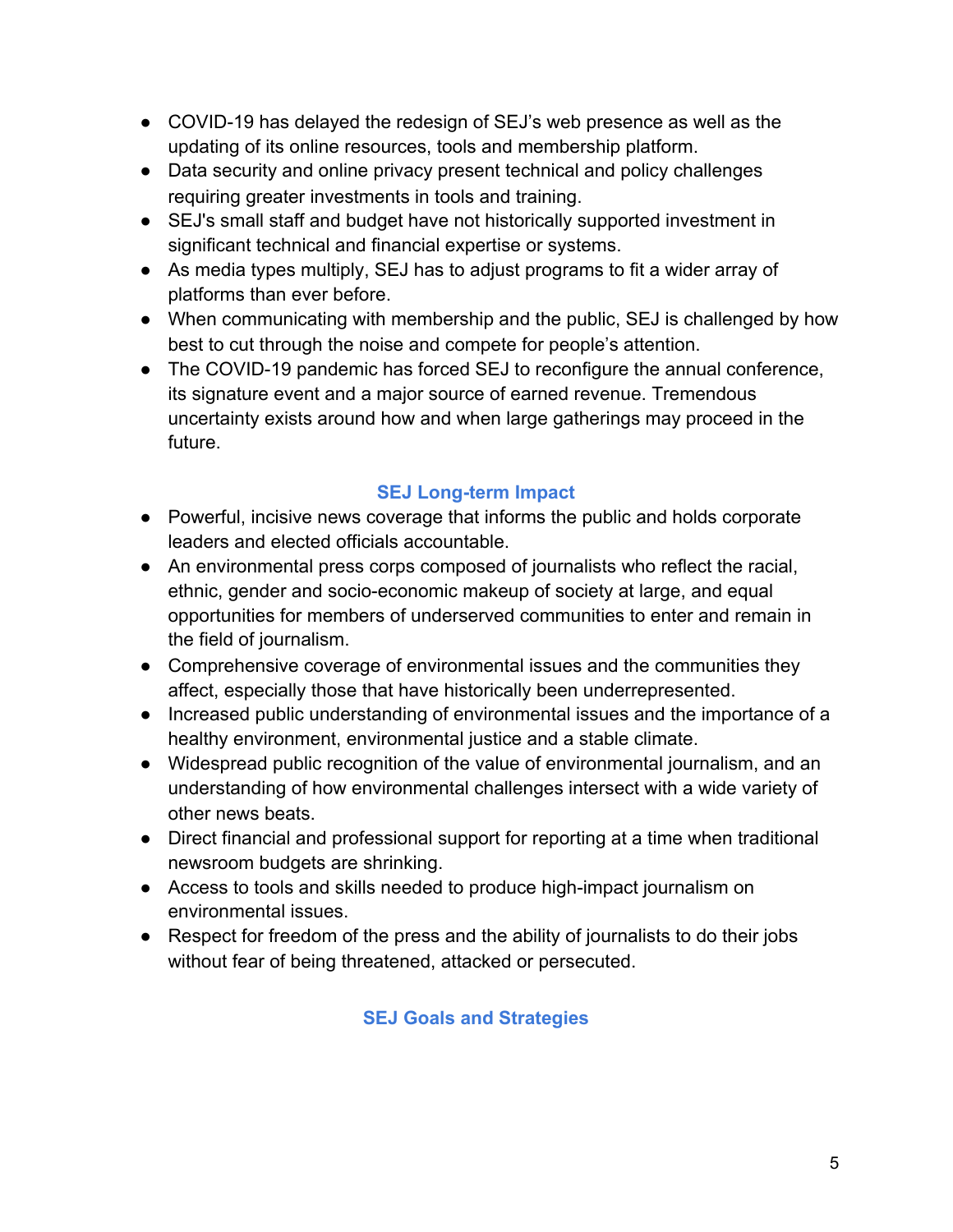**Goal # 1 ORGANIZATIONAL DEVELOPMENT: Evolve into an equitable organization that can nimbly adapt to shifting journalism and nonprofit landscapes**.

## **Organizational Development Strategies**

- Review and update policies and practices around board structure, board recruitment, personnel, and financial governance to ensure consistency, efficiency, and alignment with SEJ values.
- Clarify staff/board roles and adopt policies that encourage and enable experimentation and innovation.
- Create an environment for staff, board and members that fosters an equitable and engaged organization.
- Empower staff and support board-staff collaboration, while establishing systems to ensure decision-making is efficient and data-driven, with clear roles and lines of accountability and a defined decision-making structure, such as a RACI matrix, which ensures decisions are responsible, accountable, consulted, and informed.
- Conduct regular board self-evaluation.
- Identify priority skills for board and staff, analyze gaps in capacity prior to drafting of the annual budget and recruit/hire/train accordingly, considering DEI.
- Grow and cultivate a diverse and equitable volunteer pipeline of engaged members to participate in SEJ leadership, including, but not limited to, board service, committee work, conference planning and award juries.
- Cultivate the DEI committee to have strong representation from BIPOC members who can provide guidance on DEI initiatives and decision-making throughout the organization. [Note: SEJ recognizes that the language around DEI is imprecise and evolving and is committed to constant improvement.]
- Build and maintain strong relationships with journalism groups that serve historically underrepresented communities.
- Continue to develop and communicate SEJ's equity values and help journalists understand and address equity in their reporting.
- Provide staff and board with training on non-profit best practices.
- Seek human resources support to update personnel and hiring policies, and ensure total compensation structure is competitive in today's employment markets.
- Update SEJ succession plan.
- Seek opportunities to share program accomplishments with influential audiences, including donors and peers.

# **Goal #2 FUNDRAISING AND FINANCE: Maintain financial stability and program effectiveness by diversifying funding sources and building staff capacity.**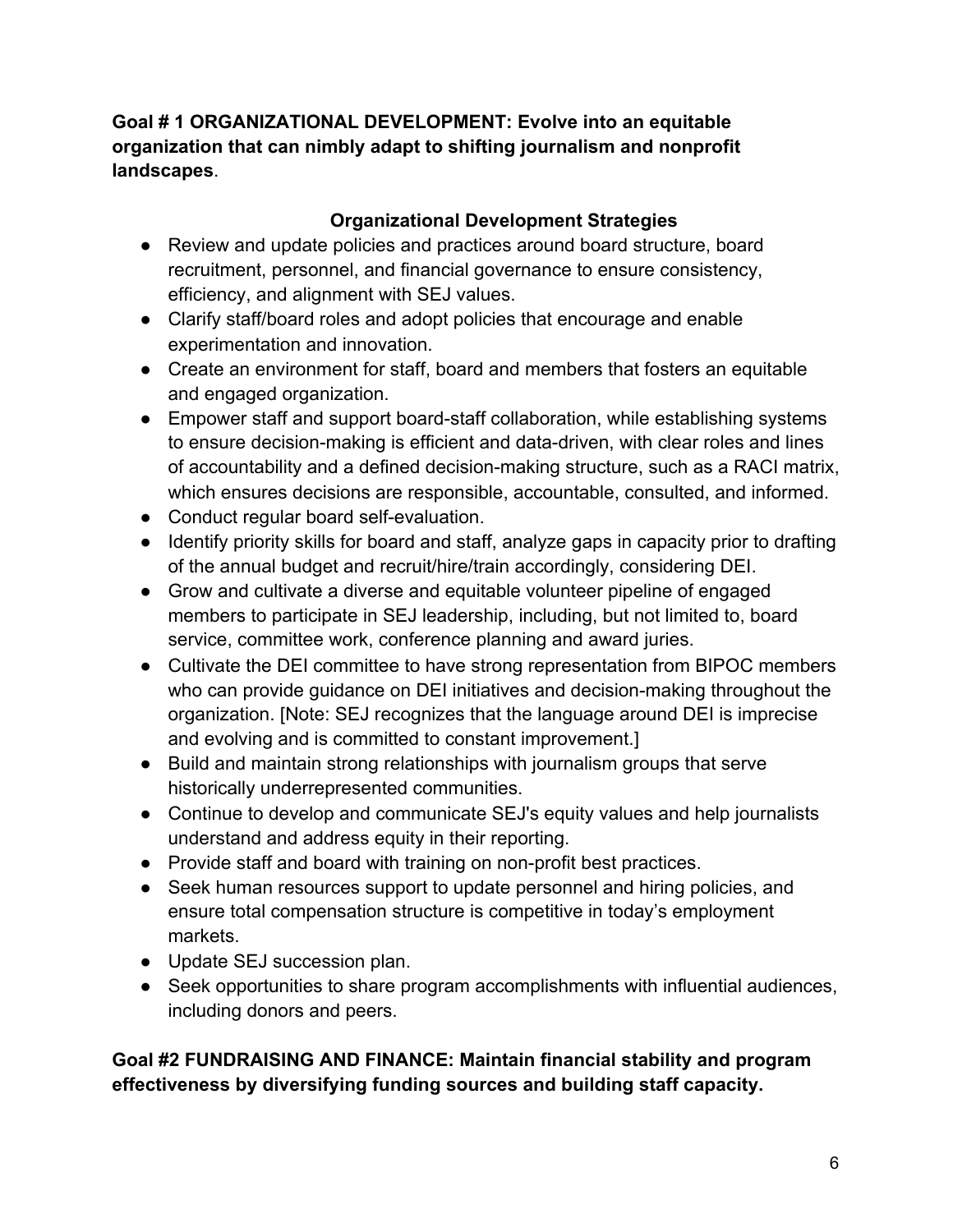# **Fundraising and Finance Strategies**

- Prepare for the unexpected during the COVID-19 crisis as best as possible by seeking guidance and best practices from nonprofit experts.
- Diversify foundation and donor support, including securing additional sources of funding to expand the FEJ.
- Increase capacity for financial and grant management.
- Review, update and simplify fundraising guidelines and acceptable sources of revenue so editorial independence becomes the primary criterion for determining acceptable sources of revenue.
- Foster fundraising skills among board members, staff and members.
- Create an active legacy giving campaign.
- Identify and appeal to philanthropists and foundations who are newly emerging as supporters of environmental and/or journalism causes.
- Do scenario planning to be prepared to take advantage of future opportunities and address potential challenges that emerge from changing economic conditions.
- Explore alternatives to the university model for conference support.
- Set annual targets for operating reserves.
- Review endowment purpose and policy, and set targets for future growth and/or plans for disbursement.

# **Goal #3 MEMBERSHIP: Review and clarify membership guidelines to adapt to a changing media landscape and create a more equitable, diverse and inclusive organization.**

# **Membership Strategies**

- Maintain and diversify membership
	- o Set annual priorities for specific areas of focus (beats, geography, diversity and media types and platforms) and create benchmarks for success.
	- o Recruit from journalism schools and other professional journalism associations, especially those serving underrepresented communities.
- Increase member retention and program participation by creating strong platforms for member engagement.
- Regularly survey members to better understand member needs and how SEJ can meet them.
- Support BIPOC journalists and those from historically and systemically underserved communities.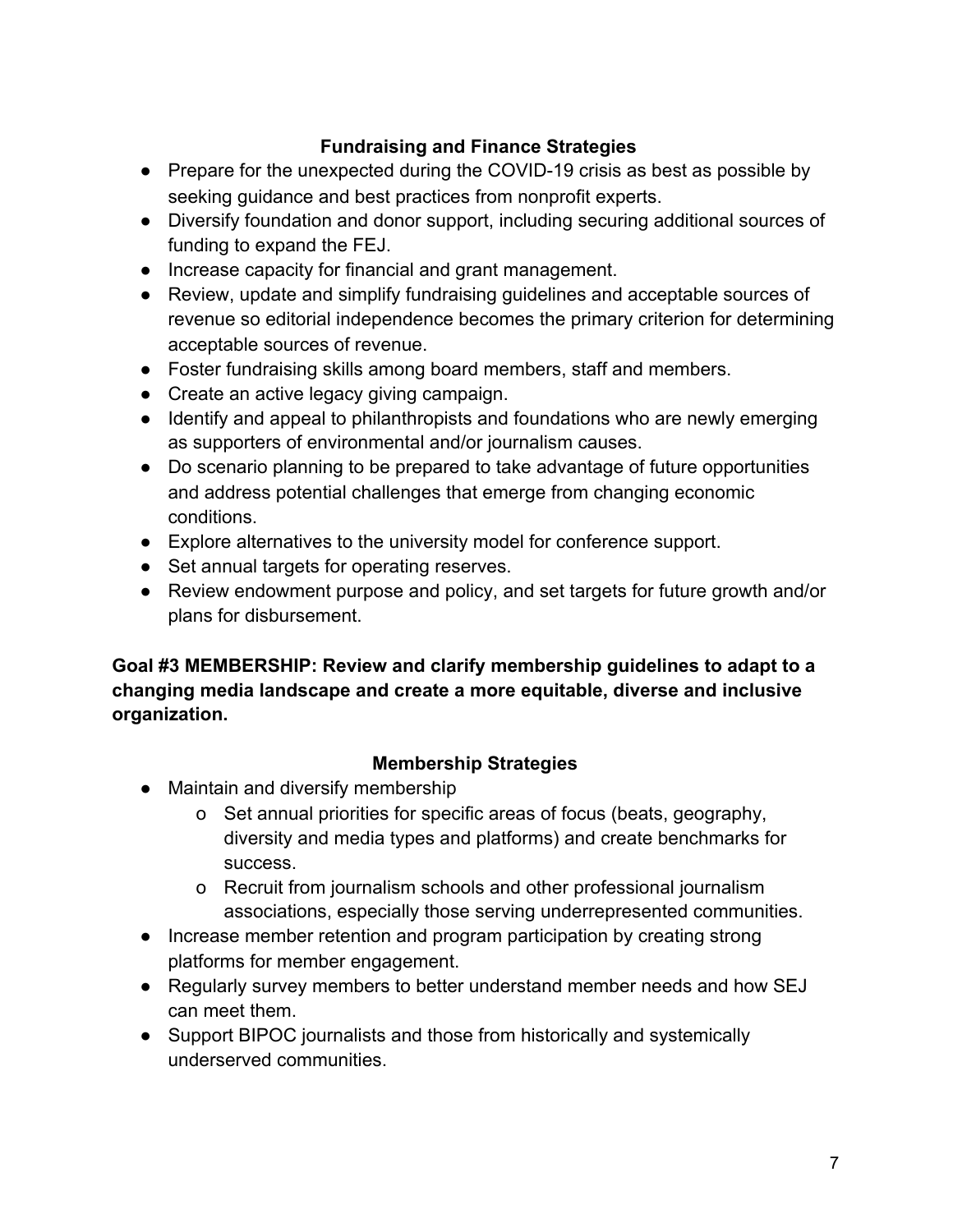- o Engage with affinity journalism groups, international journalism groups, and emerging networks, such as Environmental Journalists of Color (EJOC)
- o Encourage the use of the SEJ-Diversity listserv for networking, as well as organizing and curating relevant events and other resources.
- o Offer fee waivers that encourage diverse applicant pools for SEJ grants and awards.
- o Revise membership guidelines to foster DEI.
- o Collect demographic information on a voluntary basis to establish DEI benchmarks and assess progress over time.
- Regularly distribute communications from leadership about SEJ's mission, values and strategic priorities.

# **Goal # 4 PROGRAMS: Create inclusive and relevant programming that makes SEJ the go-to resource for journalists covering environmental issues.**

*To empower staff to act decisively in the face of changing circumstances, programming that meets as many of the following criteria as possible should be prioritized:*

- Improve DEI among environmental journalists and in SEJ programs.
- Expand and improve environmental justice reporting.
- Utilize committed or available funding.
- Leverage existing SEJ expertise, programs or capacity.
- $\bullet$  Provide an opportunity to pilot new or experimental approaches before large-scale implementation.
- Expand SEJ's reach by bringing in new members, connecting with new audiences, or forming new partnerships.
- Enhance the health and safety of journalists.

# **Program Strategies**

- Develop and enhance opportunities for networking, training and building resources.
- Strengthen and/or expand SEJ's mentorship program.
- Continue strong advocacy for government transparency and press freedoms. through the FOI Task Force and other programs.
- Facilitate increased environmental coverage by expanding the FEJ as funding, staff capacity and opportunity allow.